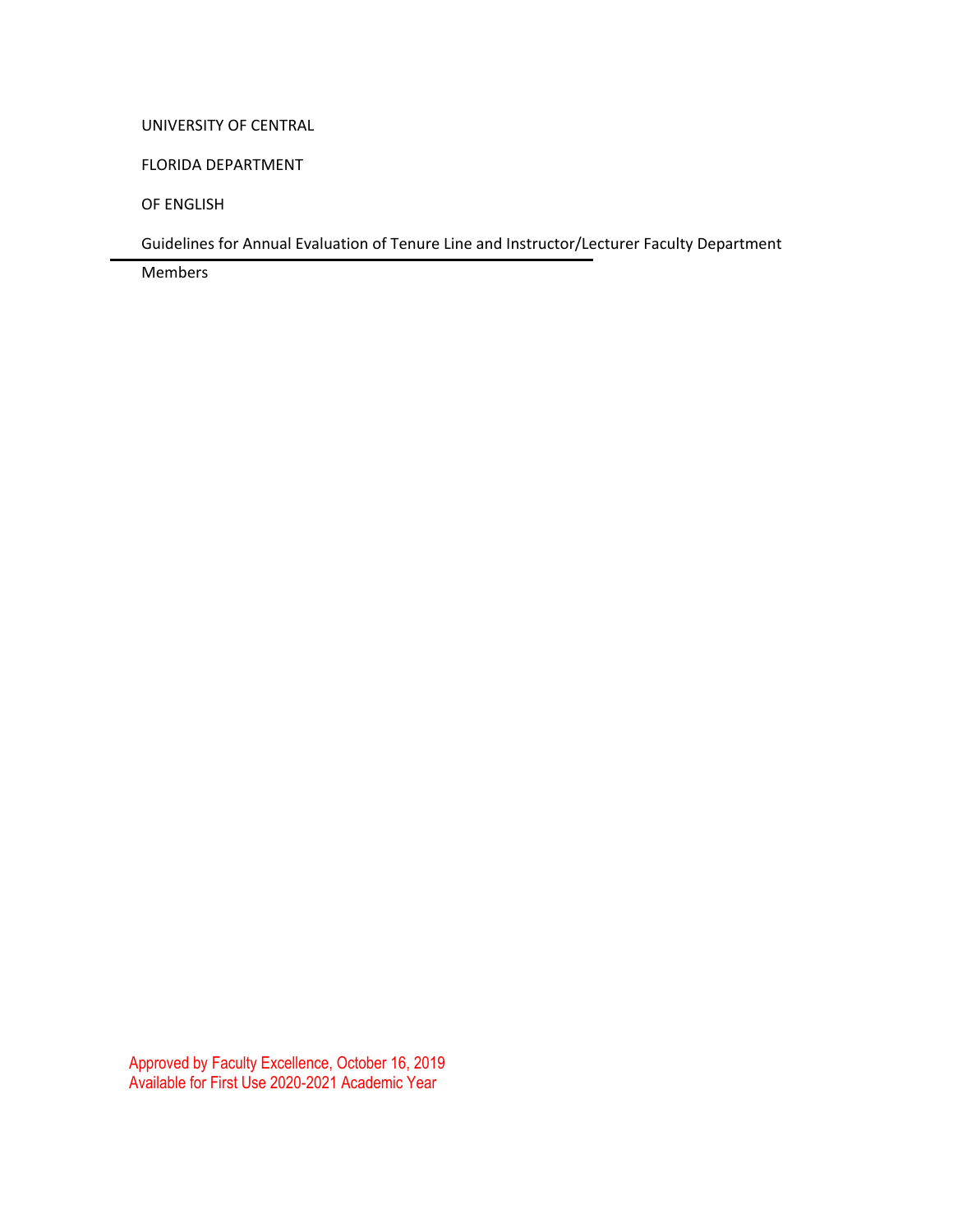# **DEPARTMENT OF ENGLISH ANNUAL EVALUATION STANDARDS AND PROCEDURES FOR FACULTY MEMBERS**

# **PART I**

#### **Standards and Ratings for Tenure-Earning, Tenured, and Visiting Professors**

The Chair of the English Department will evaluate the performance of each faculty member annually and assign a rating of Outstanding, Above Satisfactory, Satisfactory, Conditional, or Unsatisfactory.

- **Unsatisfactory** indicates substandard performance in relation to written instructions for improvement from chair or designee.
- **Conditional** indicates substandard performance; written instructions for improvement will be provided to the faculty member by the Chair or designee.
- **Satisfactory** indicates performance that is at expectation for theassignment.
- **Above Satisfactory** indicates performance above expectation for theassignment.
- **Outstanding** is reserved for exceptional performance. It indicates excellence in the profession and adherence to the highest standards.

The overall annual evaluation level for full-time faculty members will be determined according to their percentage of effort in each category (i.e., Instructional Activities, Research and Creative Activities, Service, and Other, if relevant) using a mathematical formula based on each faculty member's distribution of percentage of effort in each category for the given year. The annual percentage of effort assignment for each category will be multiplied according to the following scale (Outstanding = 4, Above Satisfactory = 3, Satisfactory = 2, Conditional =1, Unsatisfactory = 0), and the results from each category will be averaged to determine the overall evaluation. The resulting total will be assigned an overall value according to the following scale:

| Outstanding:        | 3.50-4.00     |
|---------------------|---------------|
| Above Satisfactory: | 2.50-3.49     |
| Satisfactory:       | 1.50-2.49     |
| Conditional:        | $0.50 - 1.49$ |
| Unsatisfactory:     | $0.00 - 0.49$ |
|                     |               |

### **Assignment of Percentage of Annual Effort**

Each faculty member's annual assignment of effort will be determined by the department Chair and will depend on each person's assignment of particular duties.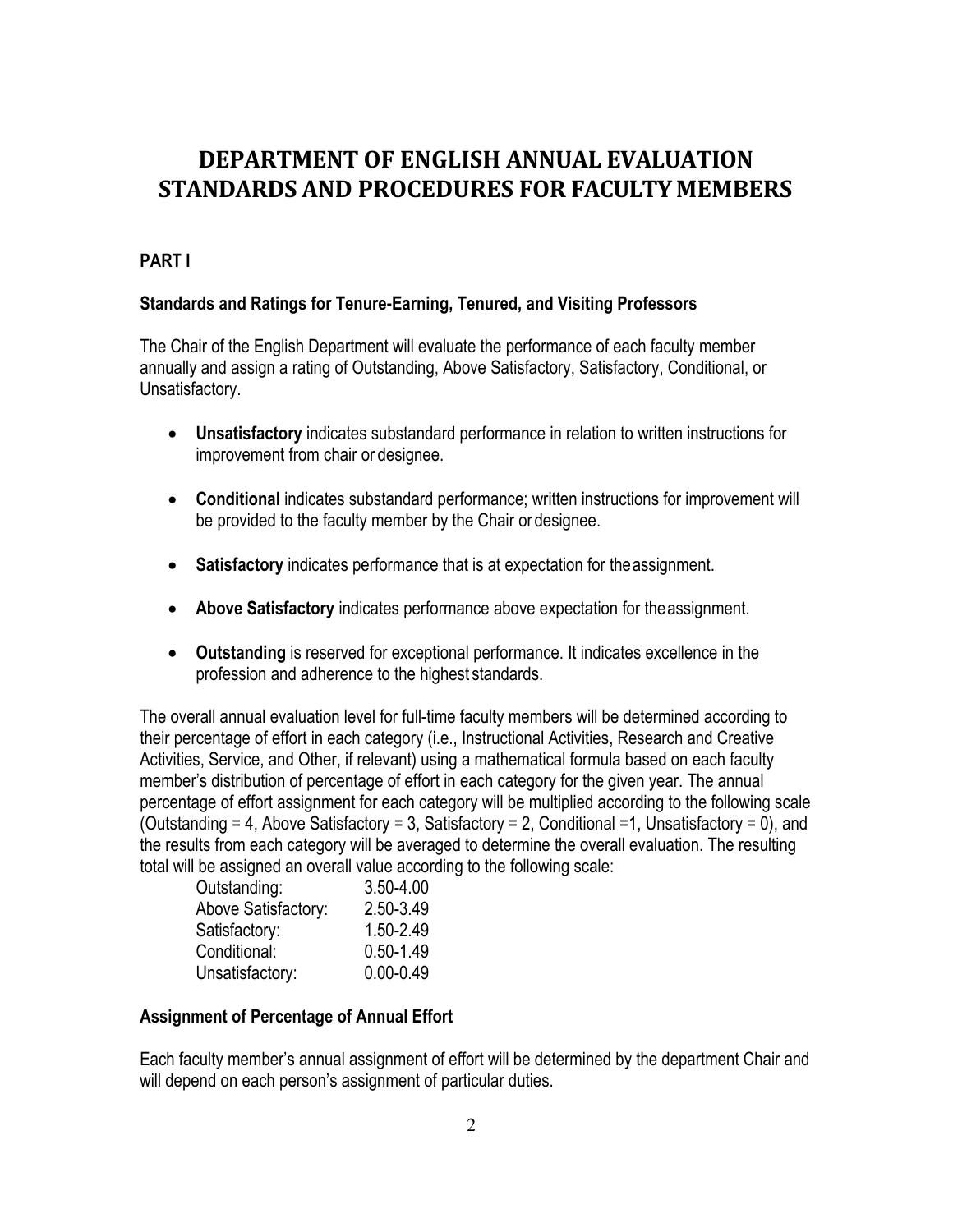For tenured and tenure-earning faculty, each three-credit course taught (excluding summer courses) will be assigned no less than 10% and no more than 12.5% of the faculty annual effort. Generally, 10% of annual effort will be assigned only for courses that a faculty member has taught before, have an initial enrollment at or below the course standard, do not require any significant revision, or are taught in multiple sections.

Faculty who wish to emphasize research productivity may request that the minimum of 10% annual effort per course be applied to their assignments of percentage of annual effort. The effort that would have been otherwise assigned in teaching must be assigned to research. (For example, a faculty member's whose fall/spring teaching assignment is five courses and who has no "other duties" would have the following percentages of annual effort: Teaching = 50%, Research = 40%, Service = 10%.) Also, 12.5% of effort will typically be awarded only for courses that faculty members are teaching for the first time or revising significantly for delivery in a new mode of instruction for the first time.

Each tenured faculty member will be assigned 10% of his/her annual effort for service, with the exception of those whose teaching loads are reduced due to administrative duties. Tenure-earning faculty will be assigned 5% of annual effort for service, with the remaining percentage of annual effort to be added to the research assignment. (For example a typical annual assignment of effort for a first-year tenure-earning faculty member would be Teaching = 55%, Research = 40%, Service  $= 5\%$ ; for remaining years 50%, 45% and 5% respectively)

Note: the achievement of the minimum standards for satisfactory for annual evaluations does not guarantee that a faculty member has met the requirements for promotion and tenure. This distinction is particularly the case for research requirements for tenure and for all aspects of promotion to professor. For the guidelines for tenure and promotion, please see "Department of English Promotion and Tenure Guidelines" on the Department server and "Promotion and Tenure Guidelines," Division of Academic Affairs at [https://facultyexcellence.ucf.edu/promotion/.](http://www.facultyaffairs.ucf.edu/)

#### **I. TEACHING AND INSTRUCTIONALACTIVITIES**

The Department of English is committed to excellence in teaching and maintaining the highest standards of the profession. While a set of fairly objective standards has been established by the discipline at large, it is also recognized that a wide range of conditions must be taken into account by the Chair or supervisor in the evaluation process. The general standards for evaluations are based on the following:

#### **EVALUATION STANDARDS**

- 1. Contribution of assignment, as measured by
	- Number of courses (normal load, more, or fewer)
	- Size of class (normal number of students for sub-discipline, more, or fewer)
	- Grade distribution (consistent with merit-based expectations)
	- Number of preparations, including new course preparations (see Special Efforts below)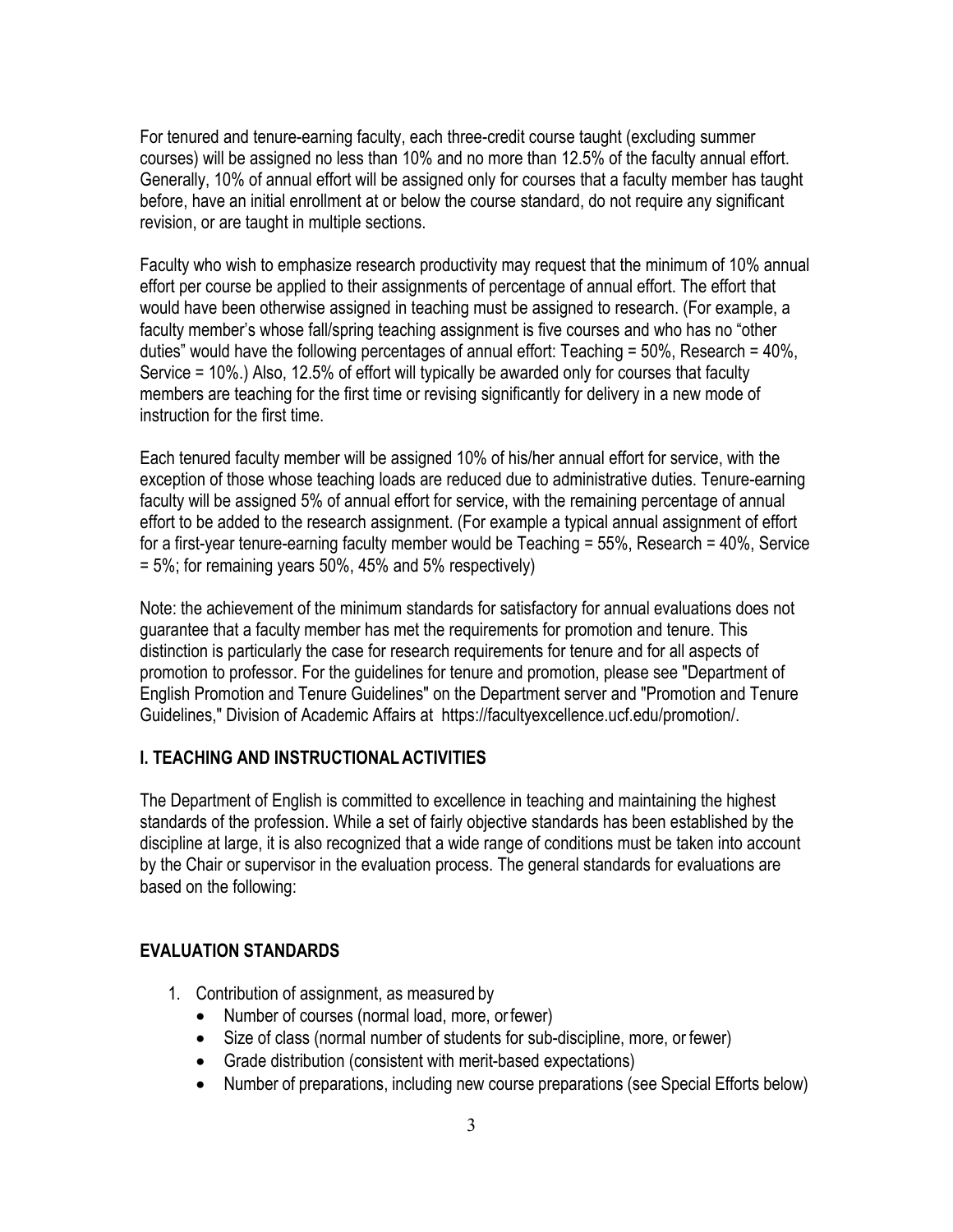- Level and difficulty (graduate, upper division, lower division;new)
- Complexity (team-taught; interdisciplinary; innovative;experimental)
- Writing intensiveness
- Nature of courses (service, required, elective; meeting department needs)
- Student contact time in terms of credit hours
- Ability to be available for students (maintaining office hours; advising; RAMP and other sponsoring)
- Sharing materials and methods, guest lecturing, and helpfulness to colleagues (mentoring; sharing ideas; teaching circles)
- Filling-in for teachers who are absent due to emergency
- Method of course delivery (such as web-based or web-mediated courses)
- 2. Effectiveness: measured by the Faculty Annual Reports, which the Chair will use for all faculty members. Measured also by general faculty observations, faculty portfolios, teaching journals, mentor reports, and by formal student evaluations, including written comments. For, tenure-earning faculty it will also be measured by two classroom visits per year by the Chair or designee. Faculty might also volunteer, in further support, a brief discursive summary of accomplishments and commentary on teaching and students, and such documentation as the following:
	- a) Course syllabi which meet or exceed UCF's contentrequirements
	- b) Assignment handouts for papers, projects, or exams
	- c) Special assignments, superior papers or other evidence of exceptional performance from the classroom or supervised students with evidence of the faculty member's role in the outcomes
	- d) An invited classroom evaluation by a peer in a relatedfield
	- e) An invited classroom evaluation by the Chair or designee.

Please note that, in order for student evaluations to play a role in the evaluation process, at least one-third of the students enrolled in a course need to have filled out these forms.

- 3. Special Efforts:
	- a) Development of new courses including special topics and Honors seminars
	- b) Extensive revision of established courses, particularly in relation to mode of delivery
	- c) Incorporation of innovative teaching practices, such as new technologies, new service-learning activities, international study, design and individual teaching of Honors courses
	- d) Interdisciplinary team teaching
	- e) Other special instructional assignments such as conductingworkshops
	- f) In the case of supervision or reading of more than three (3) completed theses in one year, faculty members may carry over the excess number to the next year's evaluation.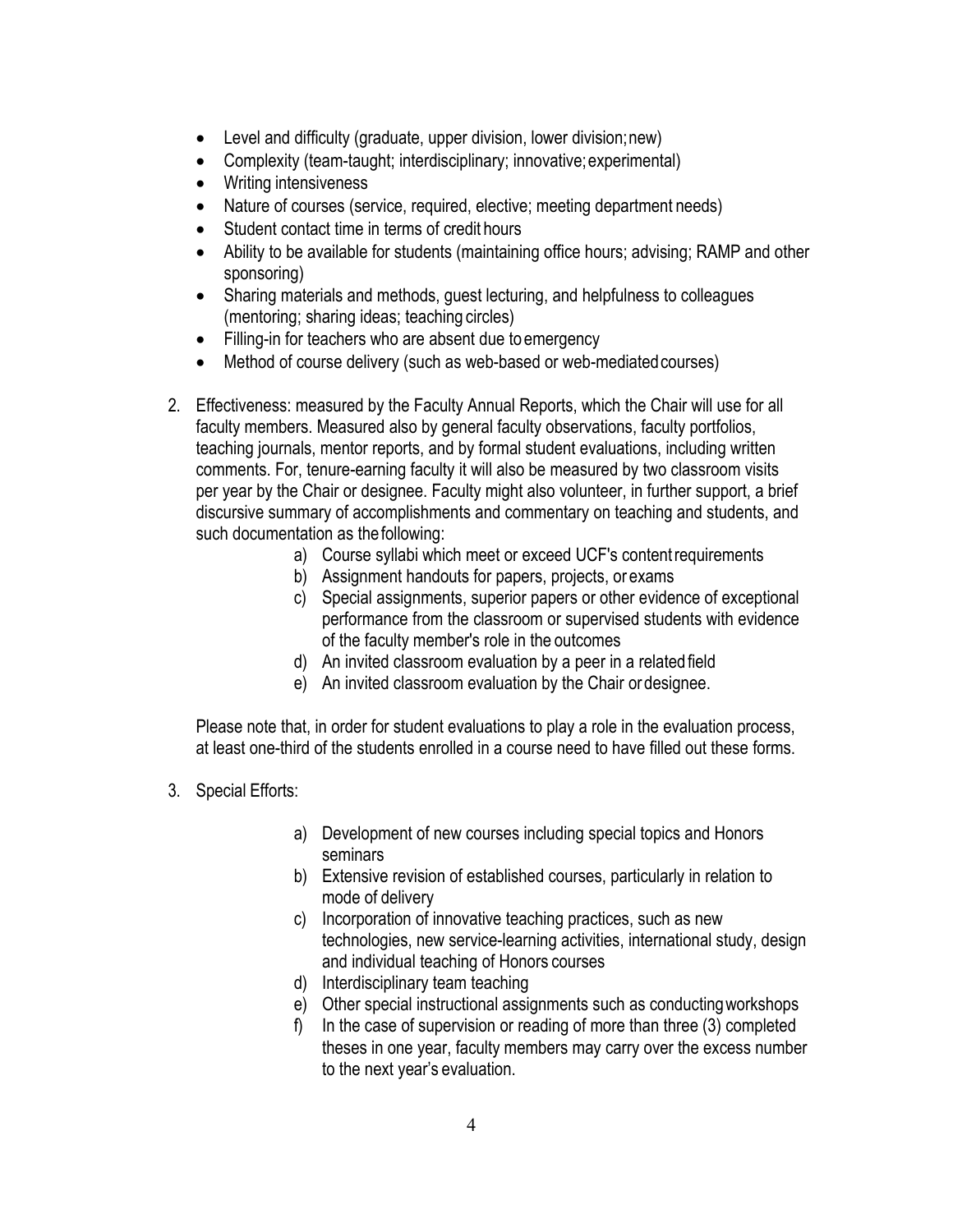- 4. One-on-One Activities: advisement, thesis and graduate project direction, independent studies, student conferences, guest presentations, mentorship of faculty or GTAs, and internship supervision.
- 5. Recognition: teaching grants, awards, media articles or interviews, other formal recognition of excellence.

#### **Unsatisfactory**

Failure to meet the minimum conditions for satisfactory performance in relation to written instructions for improvement from chair or designee.

#### **Conditional**

Failure to meet the minimum conditions for satisfactory performance; written instructions for improvement will be provided to the faculty member by the Chair or designee.

### **Satisfactory**

The tenure-line faculty member will receive a rating of "Satisfactory" in teaching based on fulfilling all of the following standards:

- 1. Meets classes on a regular basis as scheduled
- 2. Holds scheduled office hours
- 3. Replies in a timely fashion to student inquiries
- 4. Provides effective and accurate advisement when requested
- 5. Submits book orders on time as required by statelegislation
- 6. Provides clear, detailed course syllabi that meet the universityrequirements
- 7. Provides regular evaluative feedback on studentassignments
- 8. Meets with students during the final examination period in compliance with university regulations
- 9. Conducts student evaluations in all classes taught
- 10. Submits grades on time
- 11. Achieves a combined overall rating of Excellent, Very Good, and Good from at least 50% of student respondents.

### **Above Satisfactory**

The tenure-line faculty member will receive a rating of "Above Satisfactory" if the faculty member meets the standards for a "Satisfactory" rating and in addition attains four of the following distinct items:

- 1. Has student evaluations in at least sixty percent of courses above the department and college mean. This standard will be measured by a comparison of the Overall Assessment of Instructor category for excellent and very good.
- 2. Teaches a graduate course in which the Overall Assessment of Instructor combined rating for excellent and very good is at or above department and collegeaverages.
- 3. Supervises a completed MA thesis, MFA thesis, or PhDdissertation
- 4. Supervises an additional completed thesis or dissertation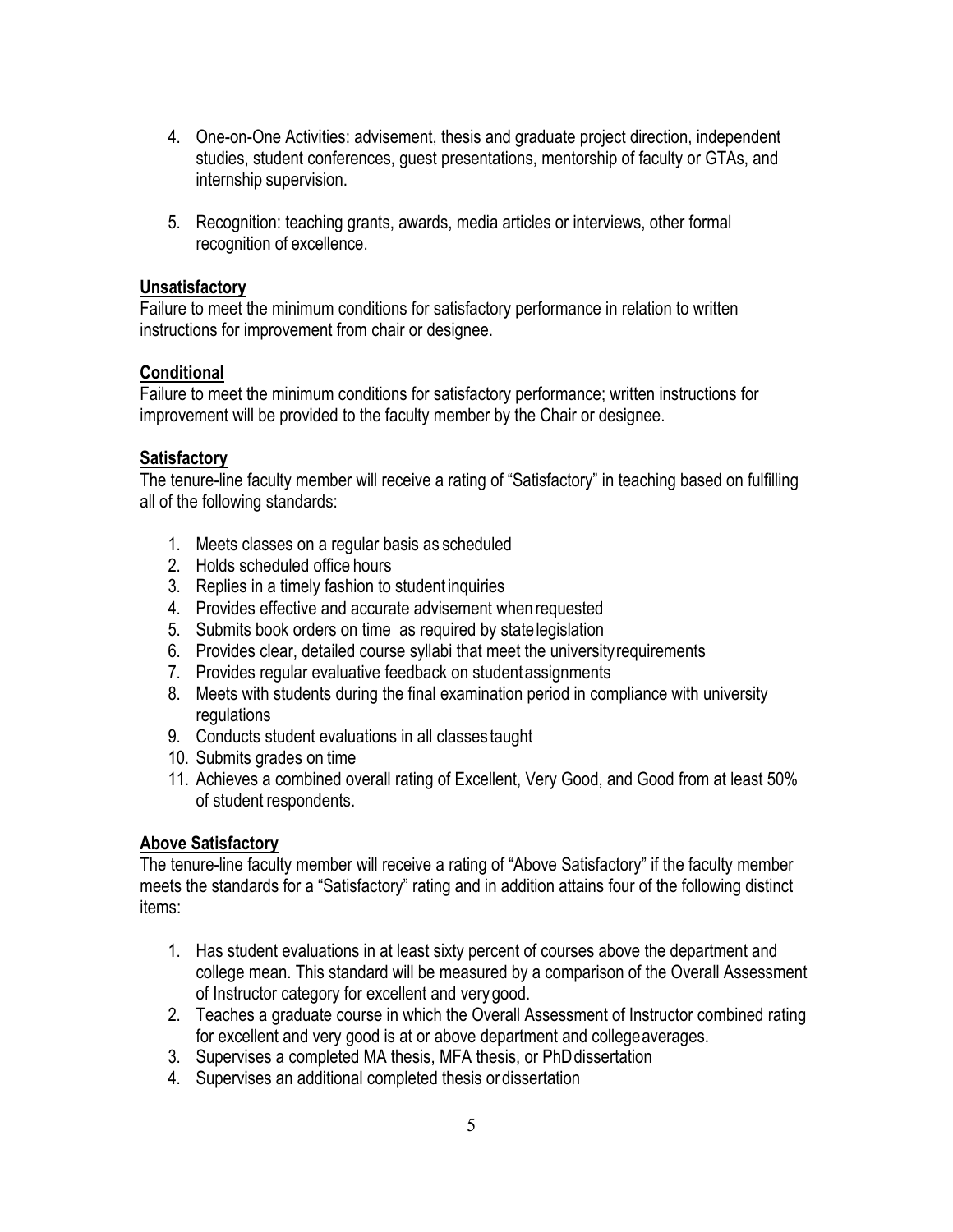- 5. Supervises a PhD student who successfully completes comprehensive examinations to advance to candidacy
- 6. Supervises a completed Honors in the Major thesis
- 7. Serves as a committee member for one completed Honors in the Major, MA, MFA or PhD thesis or dissertation
- 8. Serves as a committee member for two additional completed theses and/or dissertations
- 9. Gives independent study courses or supervises an internship that totals at least two hours of semester credit
- 10. Teaches four or more different courses (4 different preparations include different delivery modes—"M" "W") in the annual evaluation period (excluding courses taught in summer term)
- 11. Completes a faculty development conference sponsored by the UCF Faculty Center for Teaching and Learning or an equivalent workshop conducted by a professionally recognized organization
- 12. Teaches an Honors seminar in which the Overall Assessment of Instructor rating for excellent and very good are at or above department and college averages.
- 13. Creates teaching materials (for example, supporting the Texts and Technology Program or the GEP Unifying Theme) shared with otherfaculty
- 14. Has at least two students deliver papers—originated in the faculty member's coursework at a refereed regional, national or international conference or publication venue.
- 15. Mentors a new faculty member or graduate teaching assistant: shares ideas, assignments, best practices, and syllabi with as needed by theChair
- 16. Receives a university grant awarded for developing teaching materials (e.g.., FCTL, Information Fluency)
- 17. Mentors a grader while teaching a high enrollmentcourse
- 18. Performs an innovative teaching activity that can be externally validated or else performs a significant amount of extra work beyond a typical teachingassignment.

# **Outstanding**

The tenure-line faculty member will receive a rating of "Outstanding" if the faculty member meets the standards for an "Above Satisfactory" rating and in addition attains one (1) of the following:

- 1. Fulfills a total of six of the standards in the "Above Satisfactory"category
- 2. Wins a UCF TIP Award
- 3. Wins a CAH or UCF excellence in teaching award
- 4. Wins a teaching award from a regional, national, or international organization in the faculty member's discipline (NOTE: Appropriate documentation must be supplied by the faculty member.)

# **II. RESEARCH AND CREATIVE ACTIVITIES**

Each specialty within the Department has a different set of standards for judging the prestige of research and creative activity. The list below offers a rough guideline for evaluation, but the differences among specialties as well as interdisciplinarity should be taken into account by the Chair during the annual evaluation process. This list may be supplemented by advice to the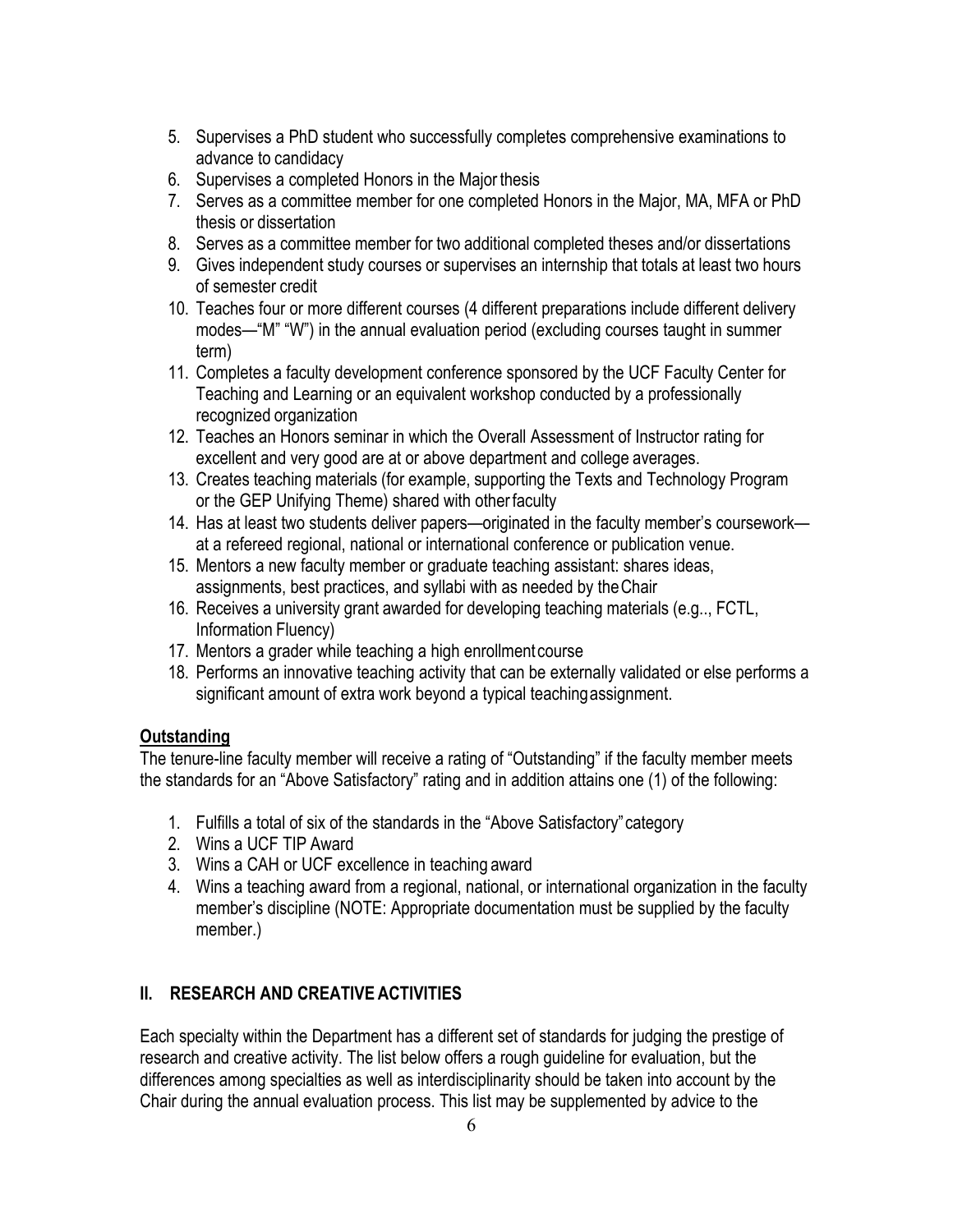Chair on an annual basis in the fall semester from ad hoc committees of the various specialties, especially in regard to items that may indicate sustained research but do not lead directly or immediately to publications. Judgments of research productivity will be made in light of the portion of faculty members' assignments that are assigned to research and in light of the scholarly genres and expectations in their fields.

It should be noted that, regardless of specialty, publications are the primary goal of scholarly and creative research. At the same time, it is recognized that the publication cycles of academic presses, peer-reviewed journals, literary magazines, and the like may result in a faculty member's productivity being skewed from one year to the next. As a result, the Chair will need to take into account faculty productivity in at least the two years immediately prior to the annual evaluation being conducted. For example, in the first case, faculty members who have published several articles in one year may not need to publish any articles in the next year to receive a Satisfactory ranking as long as they have met other listed expectations. In the second case, faculty members who have relied on conference presentations for a Satisfactory ranking in one year cannot expect conference participation to merit a Satisfactory in a second year of nonpublishing, all other aspects being equal. At the same time, the Chair should take into account a faculty member's forthcoming work (accepted, in press, or under contract, and work under consideration, including grant applications) in a third year of such a cycle in making this judgment. Although the chair may exercise some judgment in deciding when to give credit for publications in press, no publication may be credited in two annual evaluations unless it is of book length.

For faculty members with a higher percentage of assignment dedicated to research than the department norm for research active faculty, those persons will be expected to produce at least one additional "satisfactory" criterion or its equivalent for each additional 10% of research dedication to earn a "Satisfactory" rating. The same applies for "Above Satisfactory" and "Outstanding" Ratings. The inverse applies for those with a lower percentage of assignment dedicated to research than the department norm for research active faculty; one less satisfactory standard or its equivalent will be required for satisfactory, above satisfactory or outstanding ratings.

Faculty members with 30% or more of their assignment devoted to research must demonstrate evidence of sustained work pertinent to their fields of expertise and their teaching topics as part of their research effort.

#### **Special Cases**

An authored book, edited book, or scholarly edition of substantial length and quality as measured by the norm in the academic or literary genre in which the work is published should be allowed to count for major significance in the annual research review over a three-year period. If faculty members have used work on the book or acceptance of a contract to qualify for their ratings for a year or two years prior to the work's publication, then those years will be counted as part of the three-year span. If not, the years will be counted forward from the year of the work's publication in conjunction with the faculty member's total productivity during those years.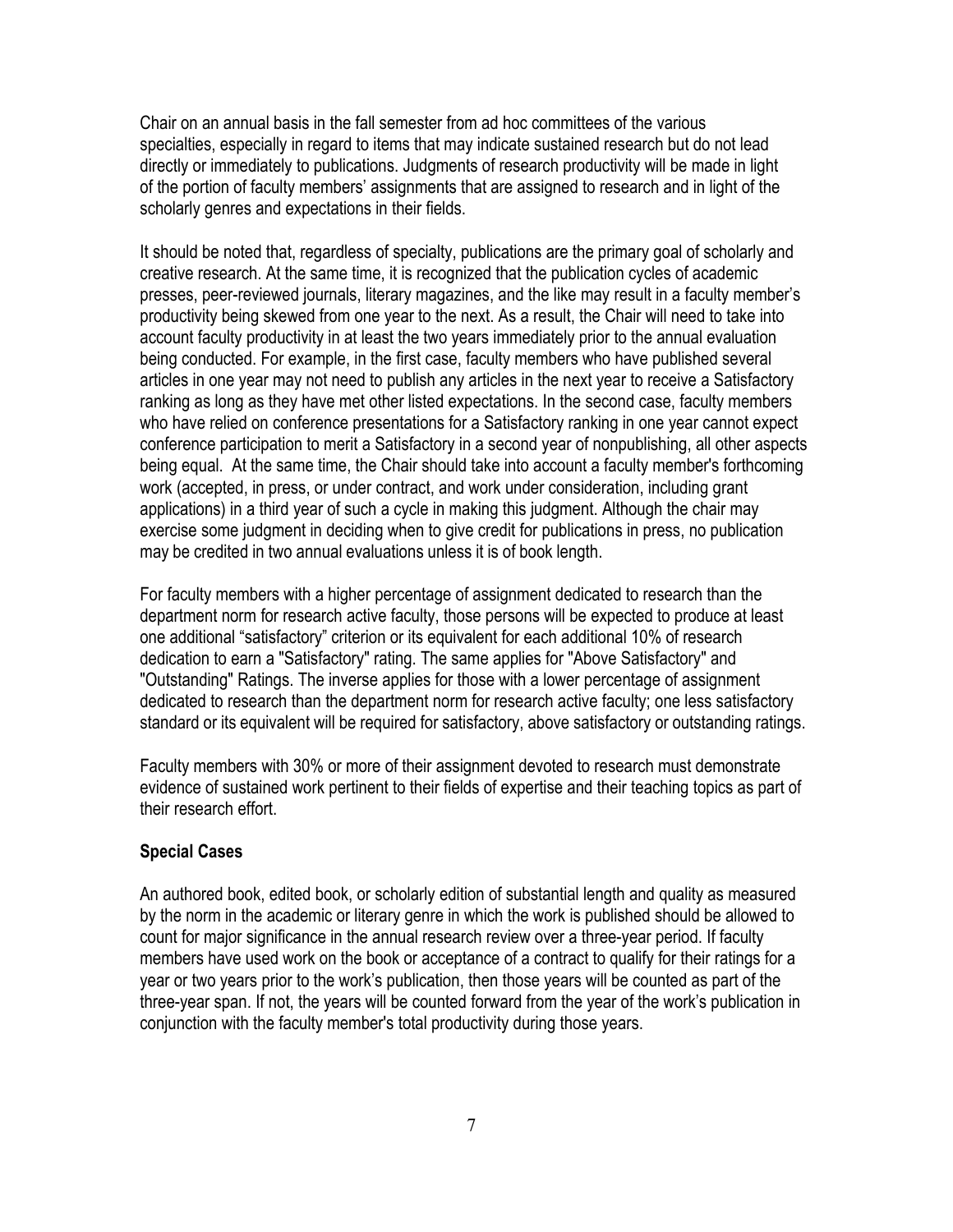In the evaluation process of research and scholarship, the Chair is encouraged to consider qualitative measures whenever possible, weighing such factors as the relative ranking of publication venues (presses and journals), the acceptance rates for journals, the status of publication sites in the profession, and the competitiveness and academic standing of conferences and professional meetings.

In the case where a faculty member considers a publication normally qualifying for Satisfactory as having extraordinary merit or unusual influence on the field, that person may present a case for that item counting as sufficient for Above Satisfactory.

An increasing amount of publishing activity is occurring online, including the transition of established print journals to electronic formats. Therefore, no distinction will be made in evaluations between online and print journals per se. Rather, claims for the significance or special recognition of a publication will be based on the journal's prestige and not its format of delivery.

Recognition: research grants, awards, media articles or interviews, panel participation, poster session, readings, and other formal recognitions of excellence will be taken into account as part of the cumulative work and products of research.

#### **Unsatisfactory**

Failure to meet the minimum conditions for satisfactory performance in relation to written instructions for improvement from chair or designee.

#### **Conditional**

Failure to meet the minimum conditions for satisfactory performance; written instructions for improvement will be provided to the faculty member by the Chair or designee.

#### **Satisfactory**

The faculty member will receive a rating of "Satisfactory" for meeting one of the following standards; however, if there are no publications in one year, a faculty member should have a publication or evidence of forthcoming publication in the next year to receive a satisfactory evaluation:

- 1. Demonstration of appropriate progress on a book-lengthmanuscript
- 2. Presents a paper, leads a workshop, or gives a reading of new creative work at a national or international conference
- 3. Publishes a substantial or solicited article in a non-peer-reviewed journal of high repute or a conference proceedings volume published by a national organization recognized in an appropriate academic field
- 4. Publishes a translation or an interview with a prominent author in a peer-reviewed journal
- 5. Publishes a poem in a nationally recognized magazine or a small press journal with a very low acceptance rate or two poems in magazines or journals with less stringent acceptance rates
- 6. Publishes a book review in a top-tier journal or major newspaper (such as the *New York Times*, *Los Angeles Times*, *Chicago Tribune,* or *Modern Fiction Studies*)
- 7. Publishes a creative or scholarly essay, research article, or a short story of equivalent length in a peer- reviewed journal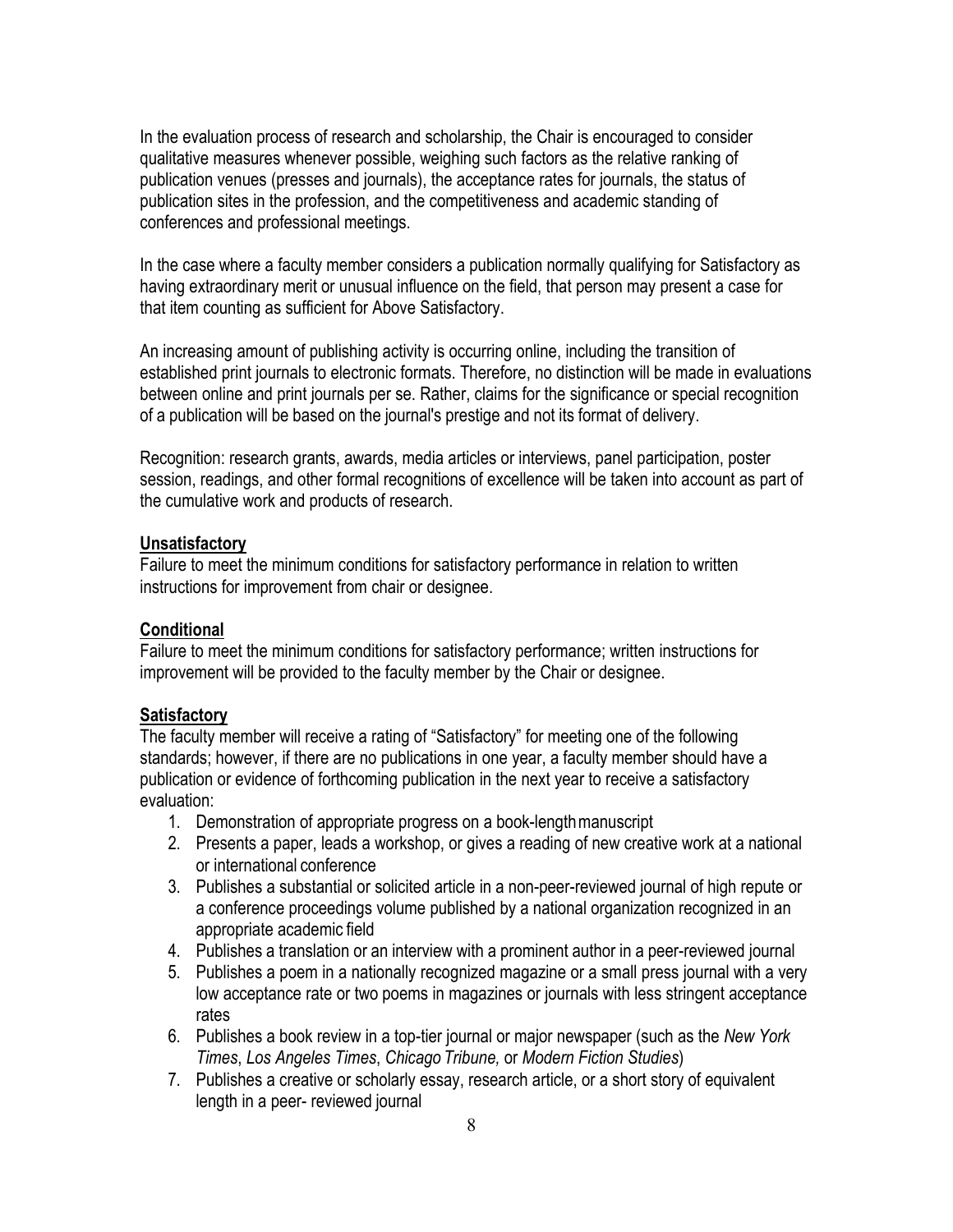- 8. Publishes a book chapter in a peer-reviewed volume
- 9. Is awarded a grant for research, either internal orexternal
- 10. Presents a keynote address at a national/internationalconference
- 11. Receives at least a revise-resubmit response from the submission of an essay, research article, short story, or poem to a peer-reviewed journal, or receives an option on a screenplay.

### **Above Satisfactory**

The faculty member will receive a rating of "Above Satisfactory" if the faculty member fulfills two (2) of the standards drawn from the Satisfactory list, with one of them an actual publication; or meets one (1) of the following standards and one (1) of the standards drawn from the Satisfactory list**,**  with at least one of them an actual publication:

- 1. Presents two papers or leads two workshops at regionalconferences
- 2. Is awarded an external grant for research
- 3. Gives a reading of new creative work at a university or other major venue (national or international book fair--for instance: Chicago Printer's Row book fair, Miami book fair)
- 4. Has a book manuscript accepted for external review by a reputable press
- 5. Publishes a translation of notable length in a recognizedjournal.
- 6. Significant sustained work on a book, of which the quantity and quality of the writing can be documented by samples, a contract, option, or other demonstration that the project is likely to be published by a scholarly or creative press with national distribution and reputation
- 7. Presentation of multiple peer-reviewed or refereed papers at significant international or national meetings

### **Outstanding**

The faculty member will receive a rating of "Outstanding" if the faculty member meets any one of the following standards or if the faculty members fulfills three (3) of the standards drawn from the Satisfactory list; or meets one (1) of the standards drawn from the Above Satisfactory list and two (2) of the standards drawn from the Satisfactory list**,** with at least one of the items from one of these categories an actual publication:

- 1. Publication of a single-authored book in the faculty's field published by a scholarly or creative press with a national distribution and prestigious reputation. Book may be interpreted as any major project that undergoes professional review and achieves independent trade or academic publication, in particular scholarly works, but also textbooks, independently evaluated scholarly websites, or other significant nonfiction studies; novels; collections of short fiction, literary nonfiction, poems, or articles; a play, film script; or other recognized achievement
- 2. Publication of a jointly authored book by a scholarly or creative press with a national distribution and reputation in which the faculty member can demonstrate at least a 50% contribution (note: lesser levels of contribution do not guarantee an outstanding evaluation)
- 3. Publication of an edited or co-edited book by a scholarly or creative press with a national distribution and reputation (note: lesser levels of contribution do not guarantee an outstanding evaluation)
- 4. Wins a UCF RIA or SoTL Award
- 5. Wins a CAH or UCF award for research excellence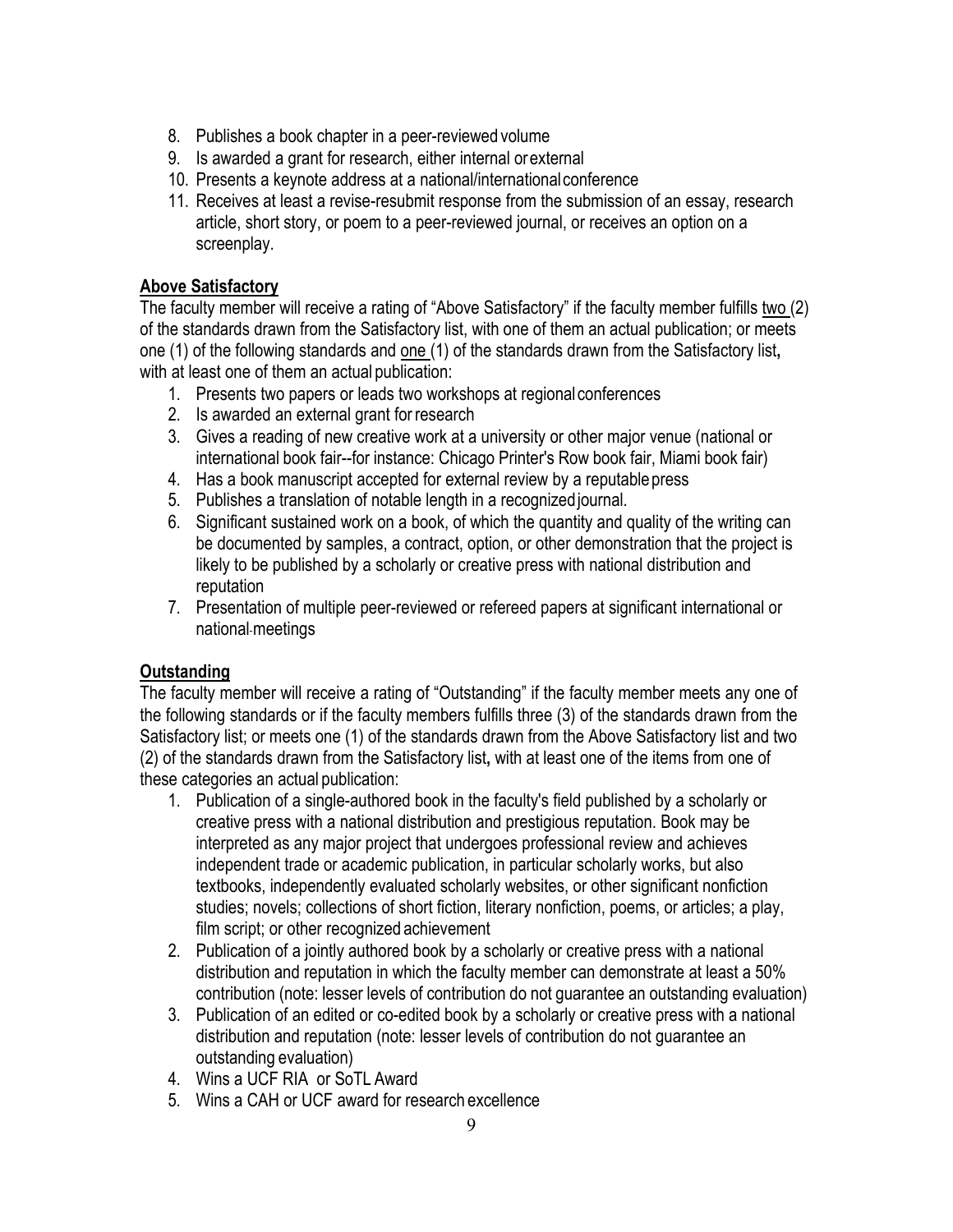- 6. Receives a nationally recognized research award froma professional organization
- 7. Is awarded multiple external grants or one very large or prestigious grant as defined by standard's in one's specialty
- 8. Is awarded a grant along with at least one peer-reviewed publication and one national conference presentation, or the equivalent
- 9. Presentation of the keynote address or one of the highlighted plenary addresses at a significant national or international conference, in addition to at least one other conference presentation and one article or book chapter publication, or their equivalent.

### **III. SERVICE**

All members of the Department are expected to share in the work of the Department. All members must expect to attend Department meetings, serve on Department committees, attend UCF graduation ceremonies as needed, and serve in other roles during any term spent in residence at the University when not excused entirely for a period of time for sabbatical or medical leave. In addition, faculty may engage in service work for the University, for their discipline, and for their profession. Faculty members should not expect to receive a Satisfactory evaluation for service if they do not meet these minimum expectations.

All tenured faculty members are expected to participate actively in the annual cumulative progress evaluation process concerning the tenure-earning faculty; all tenured faculty are expected to participate in the tenure review process when a colleague applies for tenure and promotion to associate professor, and all professors to participate when a colleagues applies for promotion to professor. More senior members are expected to assume leadership and mentorship roles appropriate to their experience and expertise.

Tenure-earning members of the Department should take care to avoid (and more senior members should help them to avoid) assuming too many service duties such that they interfere with their more important responsibilities to develop as teachers and scholars.

Below are the standards for tenure-line faculty to achieve a rating of satisfactory, above satisfactory or outstanding in service for the annual faculty evaluation. These standards indicate service at the department, college, university, community, and profession levels.

When the percentage of assignment for service differs from the departmental norm by at least 5%, the standards for assessing a faculty member's service contributions will be adjusted as follows: for each additional 5% allotted to service, an additional item from the list for a satisfactory evaluation will be required to receive a satisfactory, above satisfactory, or outstanding rating. The inverse applies for each 5% of assignment less than the department norm: one less item will be required to receive a satisfactory, above satisfactory or outstanding rating.

Journal editing, for which a faculty member does not receive alternate workload or have a preexisting agreement for its assignment of percentage of effort, may have that work count as "Other Duties." The Department Chair, in consultation with the faculty member, will stipulate the percentage of effort, up to a maximum of 5%, and whether that percentage is to be deducted from the Research or the Service segment of the annual assignment.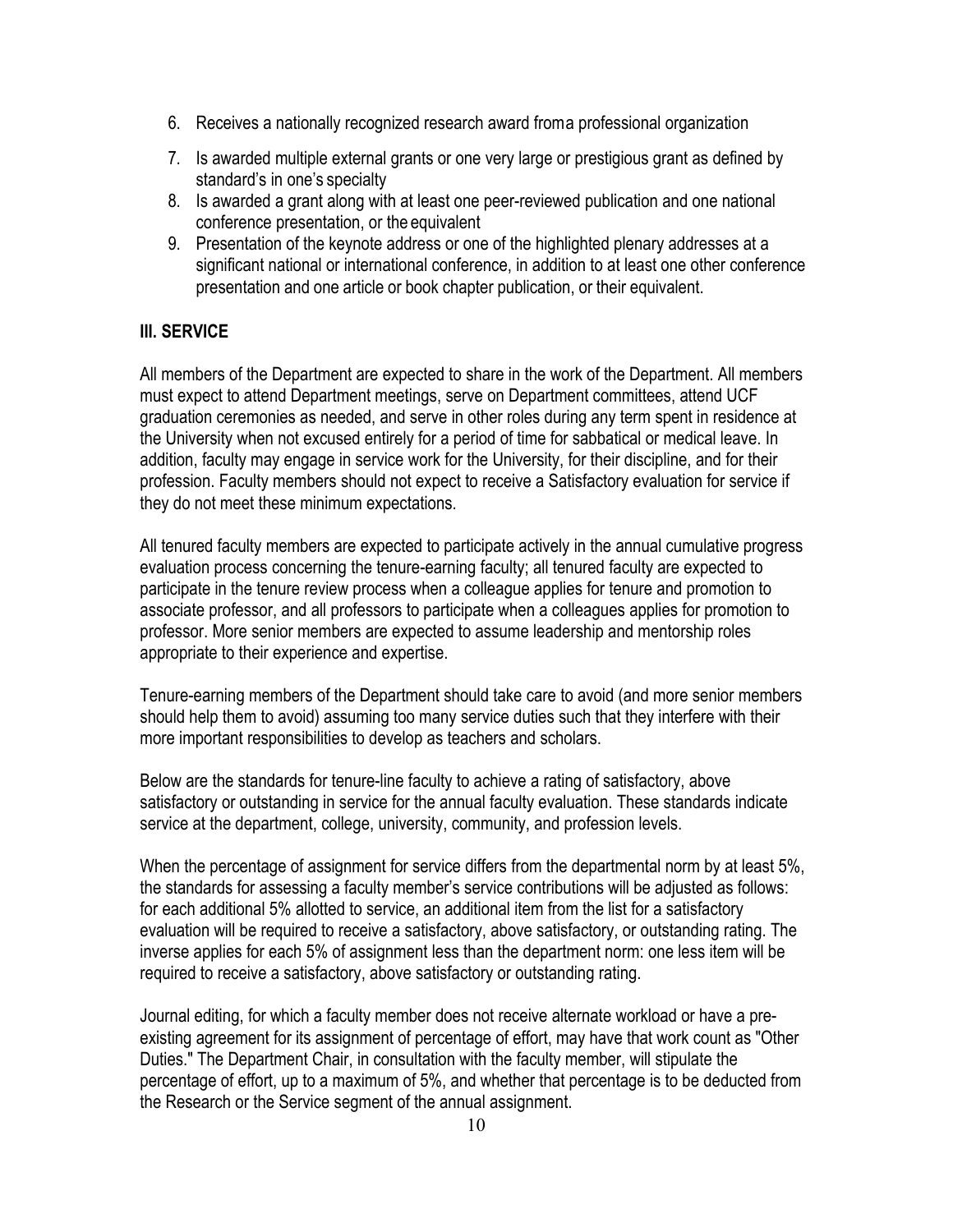### **Unsatisfactory**

Failure to meet the minimum conditions for satisfactory performance in relation to written instructions for improvement from chair or designee.

# **Conditional**

Failure to meet the minimum conditions for satisfactory performance; written instructions for improvement will be provided to the faculty member by the Chair or designee.

## **For a Satisfactory Rating**

The faculty member will receive a rating of "Satisfactory" if the faculty member meets three (3) of the following standards. At least one of these should include service on a department committee or some other activity that fulfills service to the department, unless other arrangements are made with the Chair. Also, all faculty members are responsible for providing documentation for all non-UCF service, such as letters of appointment, invitations to review manuscripts, or requests to serve as external evaluators. In addition, to receive credit for any of the items that follow, the service must be at least satisfactory in the judgment of the chair or other relevant supervisor. For example, those who do not attend regularly scheduled committee meetings or complete necessary service work in a timely and professional manner will not get credit for such committee work or other service.

- 1. Serves on one or more departmental standing committees (Undergraduate Studies Committee, Graduate Studies Committee, Professional Development Committee, Awards Committee, Department Council)
- 2. Chairs a departmental committee
- 3. Serves on a departmental search committee or other ad hoc committee
- 4. Serves as a curricular area track chair (Literature, Creative Writing, Technical Communication)
- 5. Advises or provides other substantial service to a studentorganization
- 6. Serves on a CAH committee (for example, Promotion and Tenure, TIP Criteria, TIP Selection, RIA Selection, Sabbatical, Curriculum, Dean'sAdvisory)
- 7. Serves on a university committee (for example, Promotion and Tenure, Curriculum, Graduate College)
- 8. Serves on faculty senate
- 9. Serves as officer, board member or in some other major role for an organization related to UCF
- 10. Gives a public lecture or literary reading to a local, regional, or national group or organization
- 11. Gives a talk to a public, private, or charter school
- 12. Participates in contest judging for a public, private, or charterschool
- 13. Consults with a public, private, or charter schoolto improve English education
- 14. Organizes a program for K-12 schools in the community
- 15. Serves as an officer for a local, regional, state, national or international professional organization
- 16. Contributes significantly in some other way to a local, regional, state, national or international professional organization (serves on an awards committee, for example)
- 17. Evaluates a manuscript for a professional journal or assesses a book for publication for a press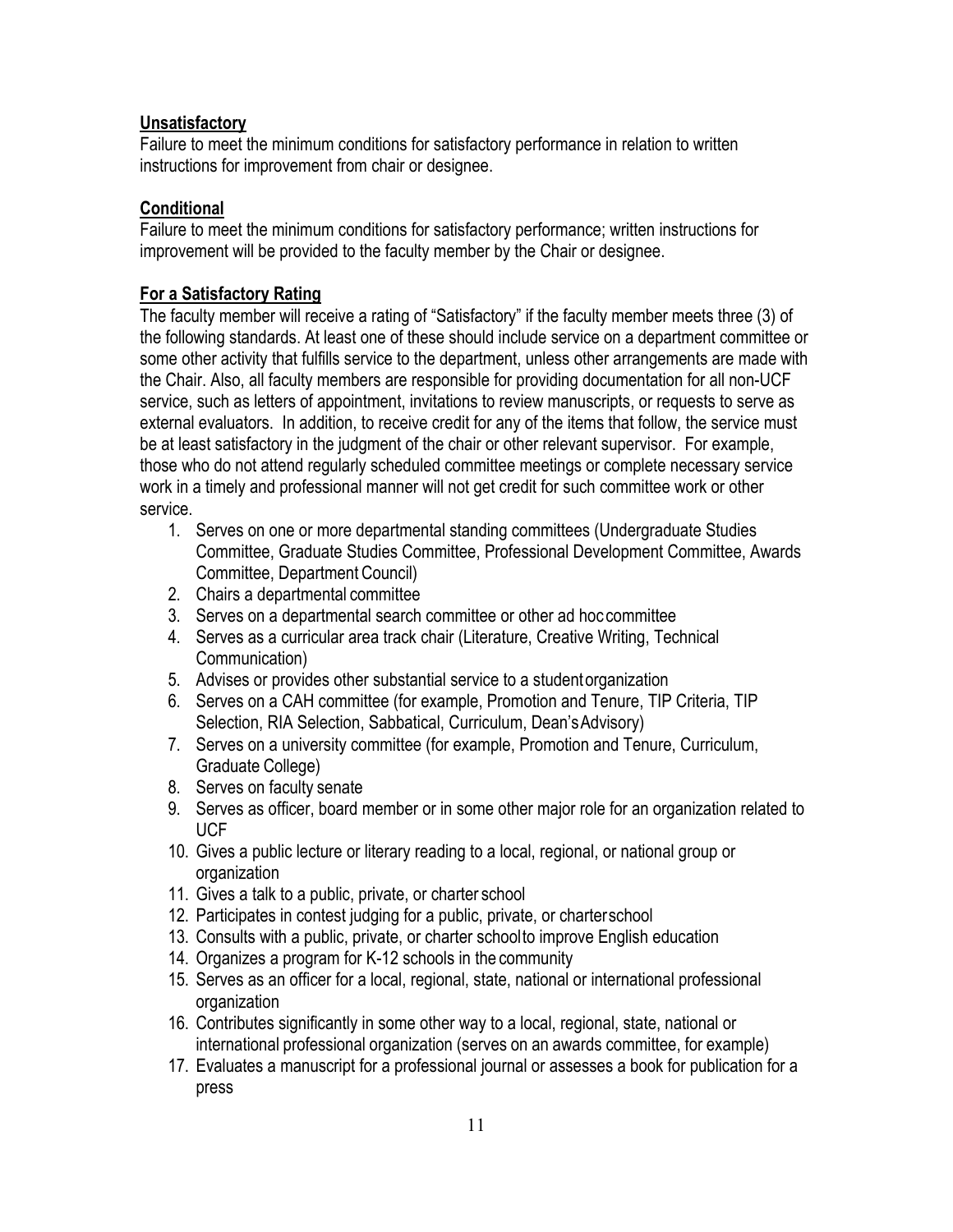- 18. Serves as a manuscript review coordinator for a professional journal
- 19. Serves as an editor of a major journal or magazine in the faculty member's discipline (unless this activity is placed under Other Duties in the assignment ofeffort)
- 20. Serves as a chairperson for, or a moderator on, a panel at a state, regional, national or international professional meeting
- 21. Provides an interview on a subject pertaining to English studies to a local or national media outlet
- 22. Organizes a public lecture by a distinguished lecturer from outside UCF atUCF
- 23. Organizes a seminar, or leads aworkshop
- 24. Serves on an advisory professional board or an editorial board
- 25. Receives externally funded grants to benefit the University, College, and Department concerning a service-related issue
- 26. Mentors a new faculty member, graduate teaching assistant, or visiting scholar who is teaching: shares ideas, assignments, best practices, syllabi, or conducts a classroom observation as needed by the Chair
- 27. Mentors students outside the Department through a UCF Office, such as TRIO, RAMP, or **McNair**
- 28. Represents the Department at two UCF graduation ceremonies in the evaluation period
- 29. Serves in a role not listed that the Chair designates as fulfilling service to the Department.
- 30. Organizes a professional regional, national or international conference

#### **For an Above Satisfactory Rating**

The faculty member will receive a rating of "Above Satisfactory" if the faculty member meets four (4) of the distinct standards listed above.

### **For an Outstanding Rating**

The faculty member will receive a rating of "Outstanding" if the faculty member meets six (6) of the distinct standards listed above or receives a CAH or UCF service award.

### **Special Cases**

When the work of a particular committee requires an above average or extraordinary amount of time and effort in a given year, a faculty member may request that the Chair consider that service work equivalent to fulfilling two of the standards.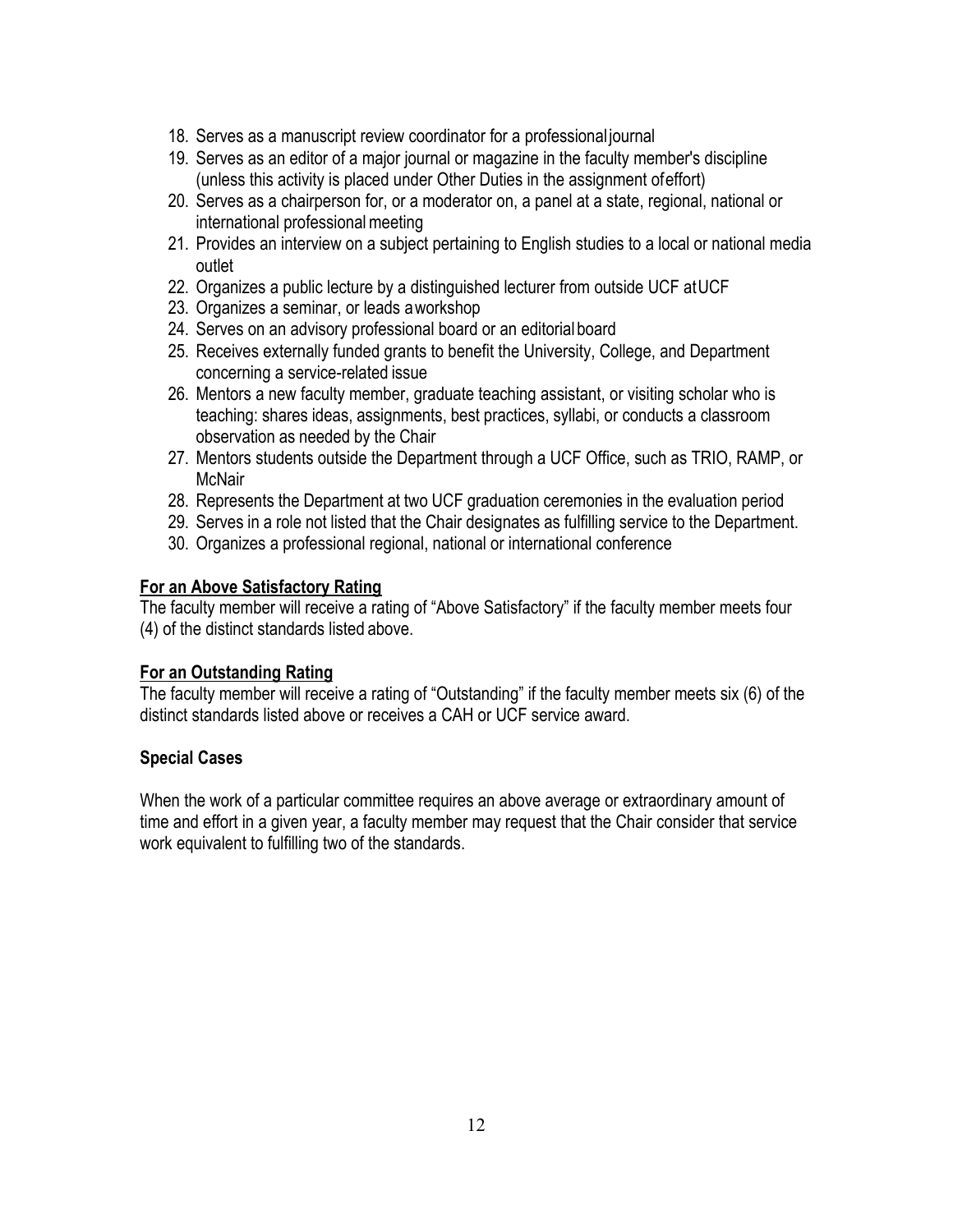### **PART II**

#### **Standards and Ratings for Instructors/Lecturers and Visiting Instructors/Lecturers**

The Chair of the English Department will evaluate the performance of each instructor or visiting instructor annually and assign a rating of Outstanding, Above Satisfactory, Satisfactory, Conditional, or Unsatisfactory.

- **Unsatisfactory** indicates substandard performance in relation to written instructions for improvement from chair or designee.
- **Conditional** indicates substandard performance; written instructions for improvement will be provided to the faculty member by the Chair or designee.
- **Satisfactory** indicates performance that is at expectation for theassignment.
- **Above Satisfactory** indicate performance above expectation for theassignment.
- **Outstanding i**s reserved for exceptional performance. It indicates excellence in the profession and adherence to the highest standards.

The overall annual evaluation level for Instructors, Lecturers, and Visiting Instructors and Visiting Lecturers will be determined according to their percentage of effort in each category–Instructional Activities, Service and Other, if relevant–using a mathematical formula based on each faculty member's distribution of percentage of effort in each category for the given year. The annual percentage of effort assignment for each category will be multiplied according to the following scale (Outstanding = 4, Above Satisfactory = 3, Satisfactory = 2, Conditional = 1, Unsatisfactory = 0), and the results from each category will be averaged to determine the overall evaluation. The resulting total will be assigned an overall value according to the following scale:

| Outstanding:        | $3.50 - 4.00$ |
|---------------------|---------------|
| Above Satisfactory: | 2.50-3.49     |
| Satisfactory:       | 1.50-2.49     |
| Conditional:        | $0.50 - 1.49$ |
| Unsatisfactory:     | $0.00 - 0.49$ |

### **Assignment of Percentage of Annual Effort**

Each faculty member's annual assignment of effort will be determined by the department Chair and will depend on each person's set of particular duties.

Instructors and Lecturers with a 4/4 teaching load will not be required to engage in research to earn an overall "Satisfactory," "Above Satisfactory," or even "Outstanding" evaluation, which may be based exclusively on the Teaching and Service evaluation standards. Because Instructors, Lecturers, and Visiting Instructors and Lecturers usually do not have research assignments, each three-credit course taught (excluding summer courses) will be assigned no less than 10% and no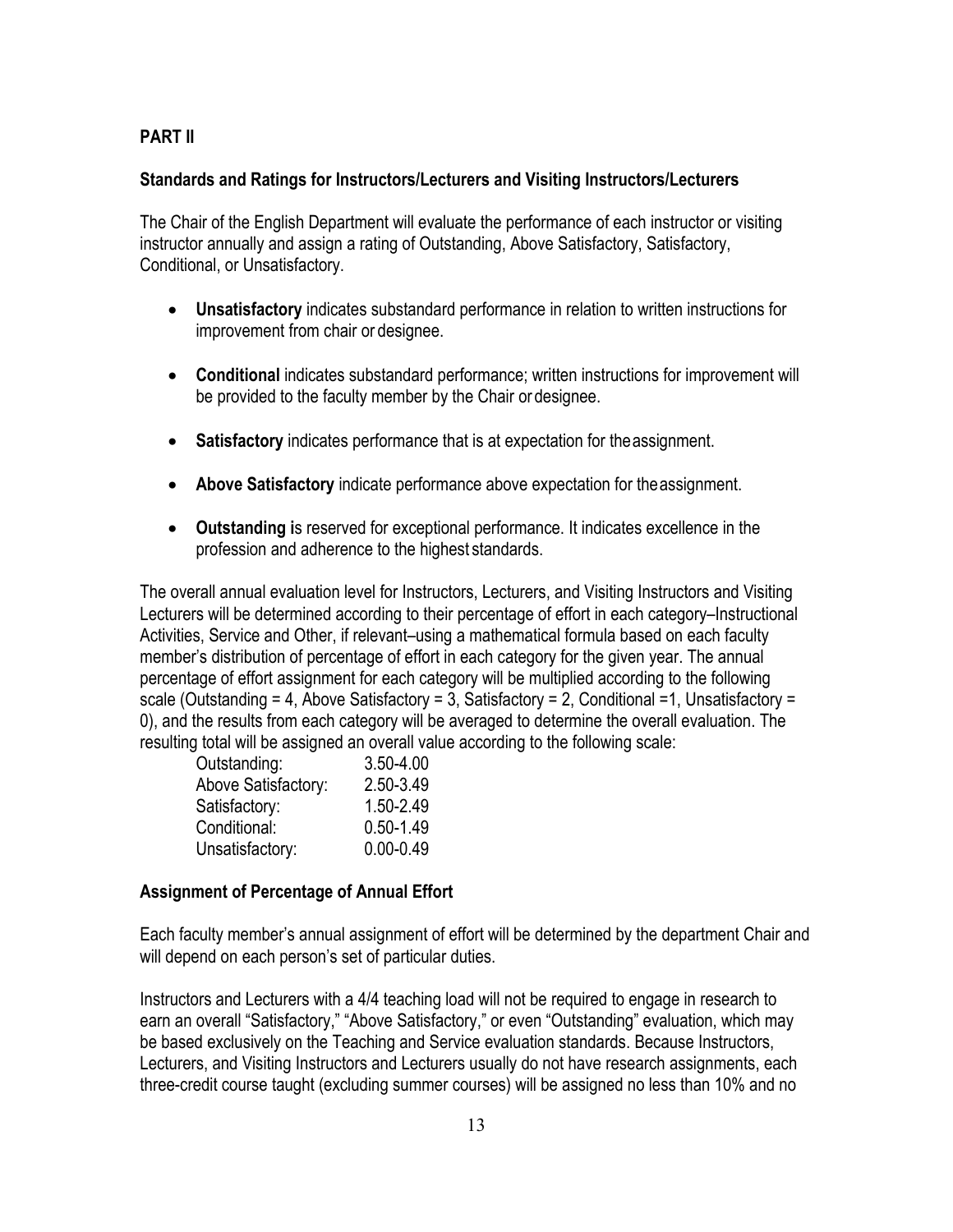more than 12.5% of the faculty annual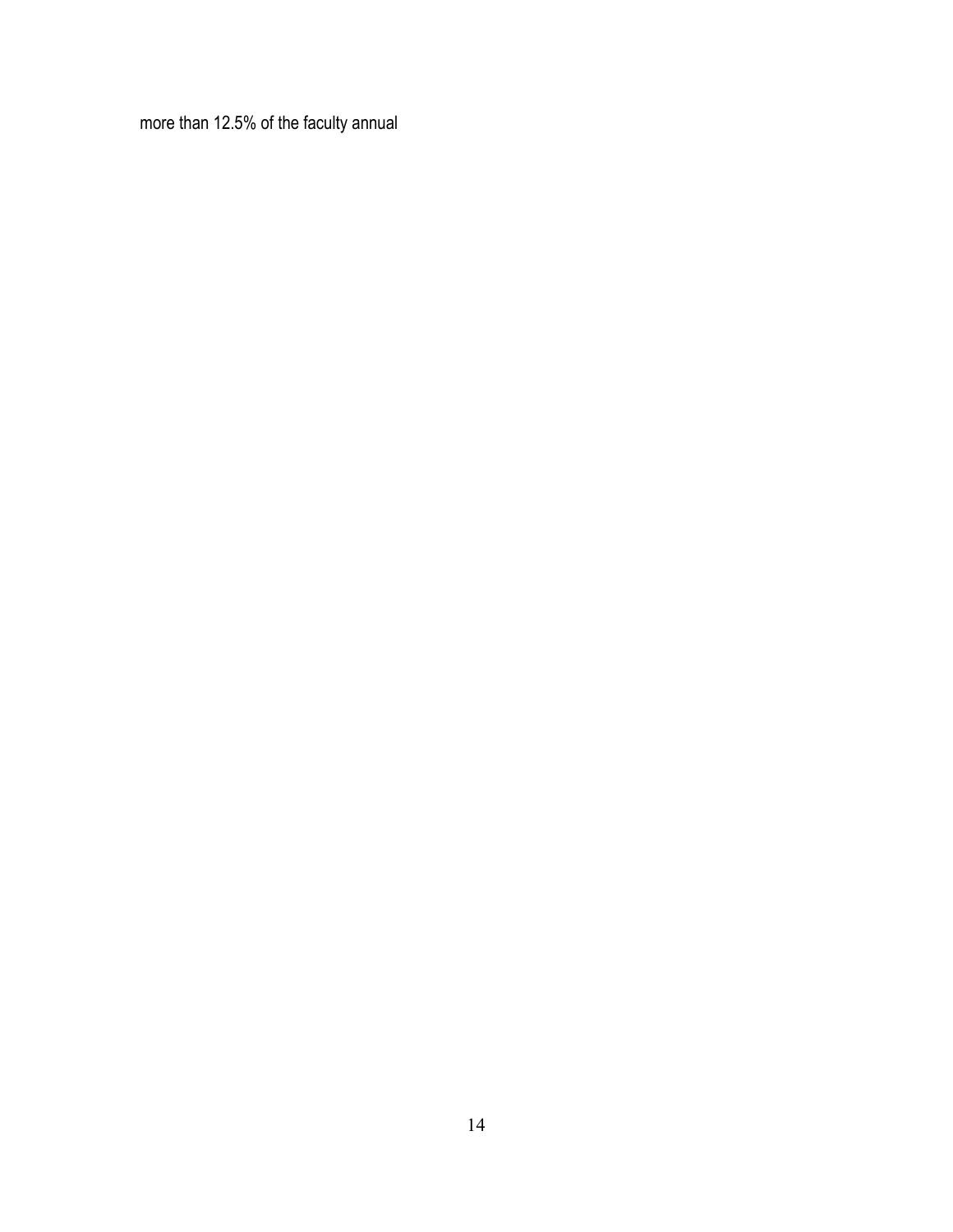effort. Generally, 10% of annual effort will be assigned only for courses that a faculty member has taught before, have an initial enrollment at or below the course standard, do not require any significant revision, or are taught in multiple sections. Overall percentage of effort for teaching may be increased for semesters in which an instructor has three or more different course preparations.

The remaining percentage will be allocated to service unless the instructor requests, and the Chair assigns, a portion to research. If effort is assigned to research, the guidelines for tenure-line faculty will apply in proportion to the percentage of the assignment relative to the typical percentage for tenure-line faculty.

#### **Special Cases**

Instructors, Lecturers, or Visiting Instructors and Lecturers who receive a research assignment will be evaluated by the Chair for that portion of their assigned effort according to standards negotiated at the time the assignment is made.

#### **I. TEACHING AND INSTRUCTIONALACTIVITIES**

The Department of English is committed to excellence in teaching and maintaining the highest standards of the profession. While a set of fairly objective standards has been established by the discipline at large, it is also recognized that a wide range of conditions must be taken into account by the Chair or supervisor in the evaluation process. The general standards for evaluations are based on the following:

#### **EVALUATION STANDARDS**

- 1. Contribution of assignment, as measured by
	- Number of courses (normal load or more orfewer)
	- Size of class (normal for sub-discipline or more orfewer)
	- Grade distribution (consistent with merit-based expectations)
	- Number of preparations, including new course preparations
	- Level and Difficulty (graduate, upper division, lower division; new)
	- Complexity (team-taught; interdisciplinary; innovative;experimental)
	- Writing intensiveness
	- Nature of courses (service, required, elective; meeting department needs)
	- Student contact time in terms of credit hours
	- Ability to be available for students
	- Sharing materials and methods, guest lecturing, and helpfulness to colleagues (mentoring; sharing ideas; teaching circles)
	- Filling-in for teachers who are absent due to emergency
	- Method of course delivery (such as web-based or web-mediated courses)
- 2. Effectiveness: may be assessed by observations by the Chair or other supervising faculty and by formal student evaluations, including written comments. The Chair will also use the Faculty Annual Report. One might also volunteer, in further support, a brief discursive summary of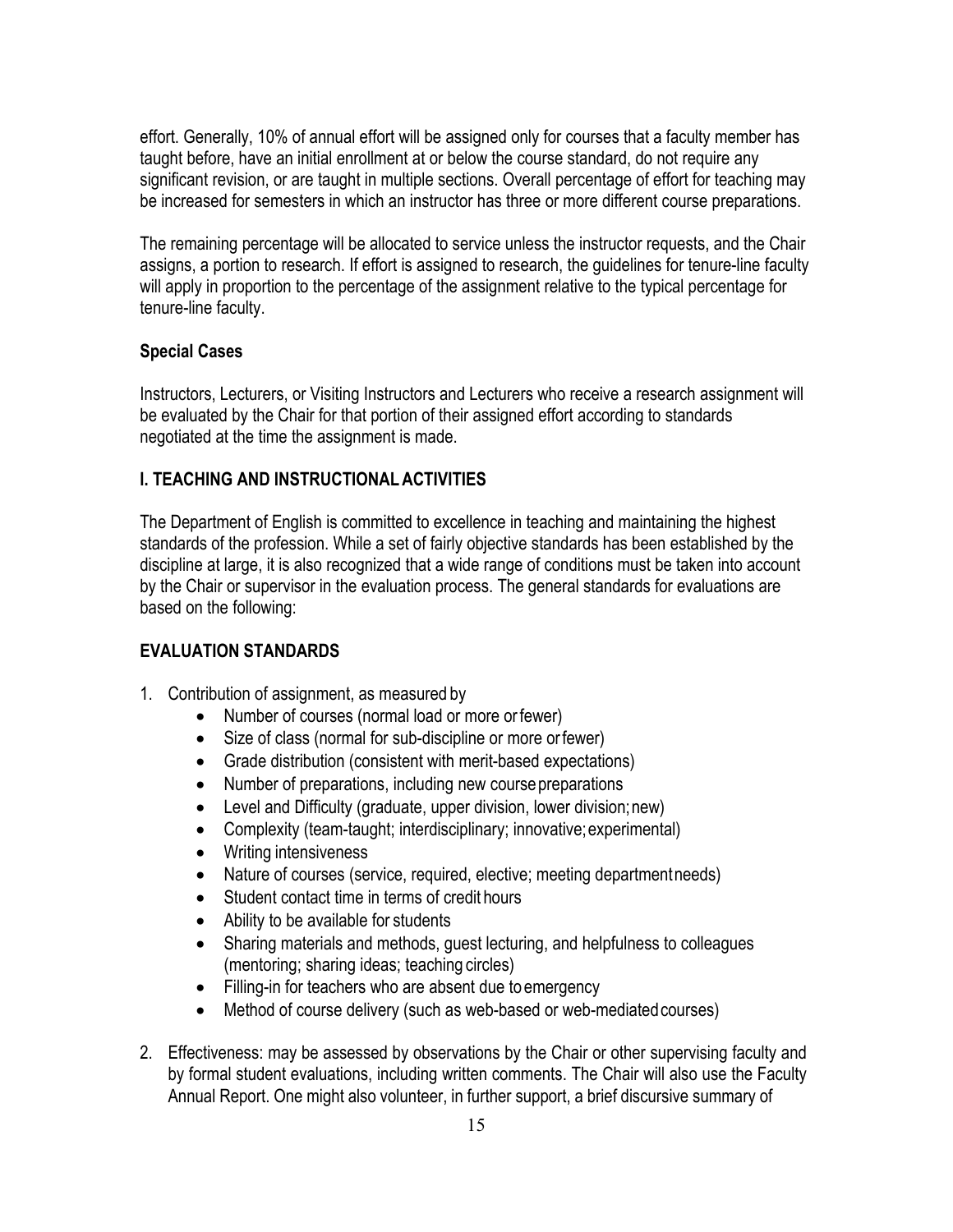accomplishments and commentary on teaching and students, and such documentation as the following:

- a) Course syllabi which meet or exceed UCF's contentrequirements
- b) Assignment handouts for papers, projects, or exams
- c) Special assignments, superior papers or other evidence of exceptional performance from the classroom or supervised students with evidence of the instructor's role in the outcomes
- d) An invited classroom evaluation by a peer in a related field
- e) An invited classroom evaluation by the Chair of designee.

Please note that in order for student evaluations to play a role in the evaluation process, at least one-third of the students enrolled in a course need to have filled out these forms.

- 3. Special Efforts:
	- a) Development of new courses including special topics and Honorsseminars
	- b) Revision of established courses
	- c) Incorporation of innovative teaching practices such as new technologies, new servicelearning activities, international study, and the design and teaching of Honors courses
	- d) Other special instructional assignments such as conductingworkshops.
- 4. One-on-One Activities: advisement, thesis and graduate project direction, independent studies, student conferences, making guest presentations, mentoring faculty or GTAs, and internship supervision.
- 5. Recognition: teaching grants, awards, media articles or interviews, other formal recognition of excellence.

#### **Unsatisfactory**

Failure to meet the minimum conditions for satisfactory performance in relation to written instructions for improvement from chair or designee.

### **Conditional**

Failure to meet the minimum conditions for satisfactory performance; written instructions for improvement will be provided to the instructor by the Chair or designee.

### **Satisfactory**

The faculty member will receive a rating of "Satisfactory" in teaching based on fulfilling all of the following standards:

- 1. Meets classes on a regular basis as scheduled
- 2. Holds scheduled office hours
- 3. Replies in a timely fashion to student inquiries
- 4. Provides effective and accurate advisement when requested
- 5. Submits book orders on time as required by statelegislation
- 6. Provides clear, detailed course syllabi that meet the universityrequirements
- 7. Provides regular evaluative feedback on studentassignments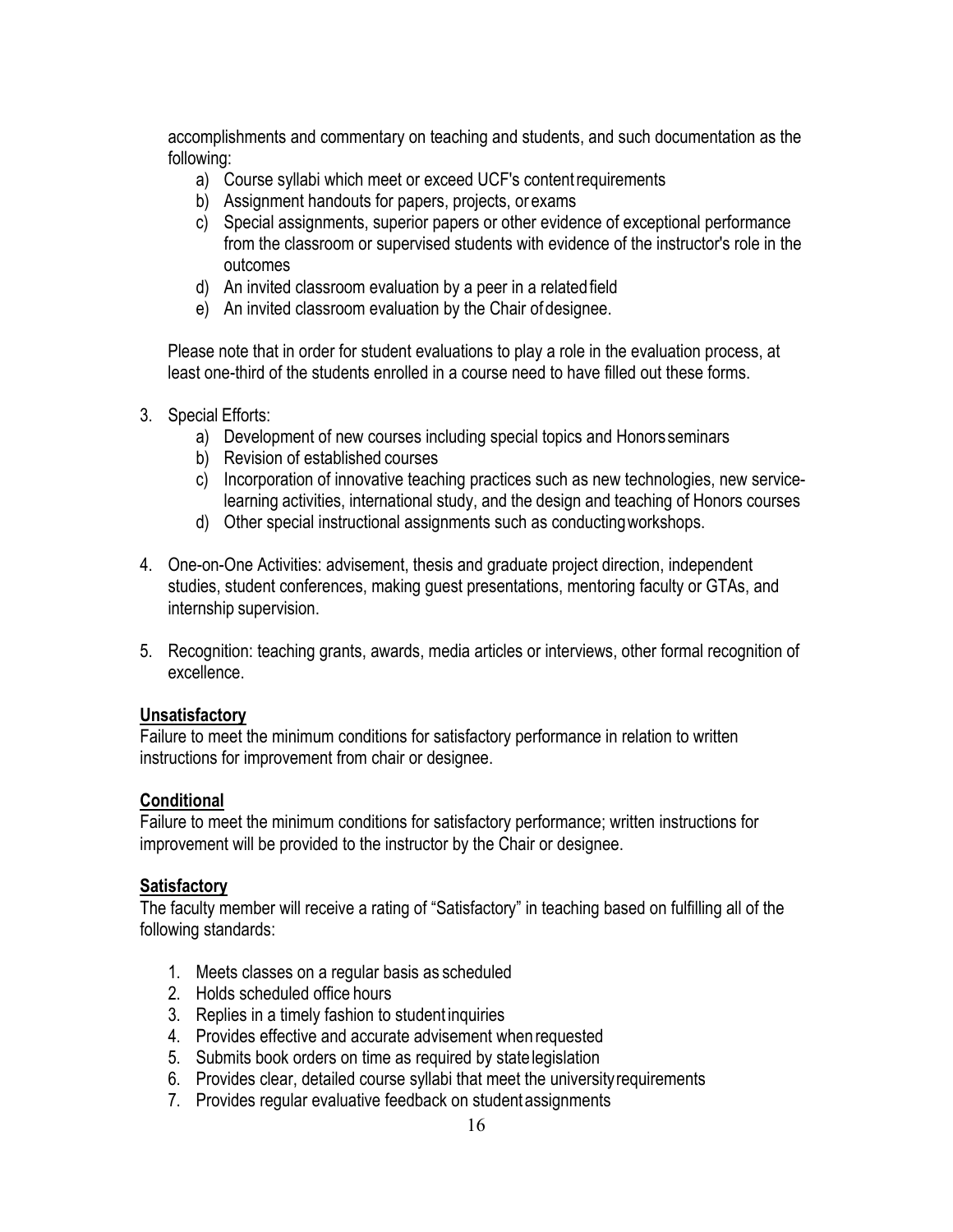- 8. Meets with students during the final examination period in compliance with university regulations
- 9. Conducts student evaluations in all classes taught
- 10. Submits grades on time
- 11. Achieves a combined overall rating of Excellent, Very Good, and Good from at least 50% of student respondents.

### **Above Satisfactory**

The faculty member will receive a rating of "Above Satisfactory" if the faculty member meets the standards for a "Satisfactory" rating and in addition attains four of the following distinct items:

- 1. Has student evaluations in a majority of courses above the department and college mean. This standard will be measured by a comparison of the Overall Assessment of Instructor category for excellent and very good
- 2. Serves as a member of a completed PhD, MFA, MA or Honors in the Major thesiscommittee
- 3. Serves as a member of two additional completed Honors in the Major thesis committees
- 4. Gives independent study courses or supervises an internship that totals at least two hours of semester credit
- 5. Teaches four or more different courses (4 different preparations include different delivery modes—"M" "W") in the annual evaluation period (excluding courses taught in summer term)
- 6. Performs some other noteworthy teaching activity that is not included in the above (documentation required)
- 7. Participates in a teaching-related workshop
- 8. Teaches an undergraduate class at the 3000/4000 level in which the Overall Assessment of Instructor rating for excellent and very good are at or above department and college averages
- 9. Teaches a graduate course in which the Overall Assessment of Instructor rating for excellent and very good are at or above department and college averages (only available for those with terminal degrees)
- 10. Develops and teaches an Honors seminar in which the Overall Assessment of Instructor rating for excellent and very good are at or above department and college averages
- 11. Creates teaching materials (for example, supporting the GEP Unifying Theme) shared with other faculty
- 12. Observes faculty in the Composition Program as an invited classroom evaluator as needed by the Director of Writing Programs
- 13. Mentors a grader while teaching a high enrollmentcourse
- 14. Presents a conference paper related to teaching or subjects taught (applies only for those without a research assignment).
- 15. Completes a faculty development conference sponsored by the UCF Faculty Center for Teaching and Learning or an equivalent workshop conducted by a professionally recognized organization
- 16. Receives a university grant awarded for developing teaching materials (e.g., FCTL, Information Fluency)
- 17. Performs an innovative teaching activity that can be externally validated or else performs a significant amount of extra work beyond a typical teachingassignment.
- 18. Supervises a completed MA, MFA, HIM thesis or PhD dissertation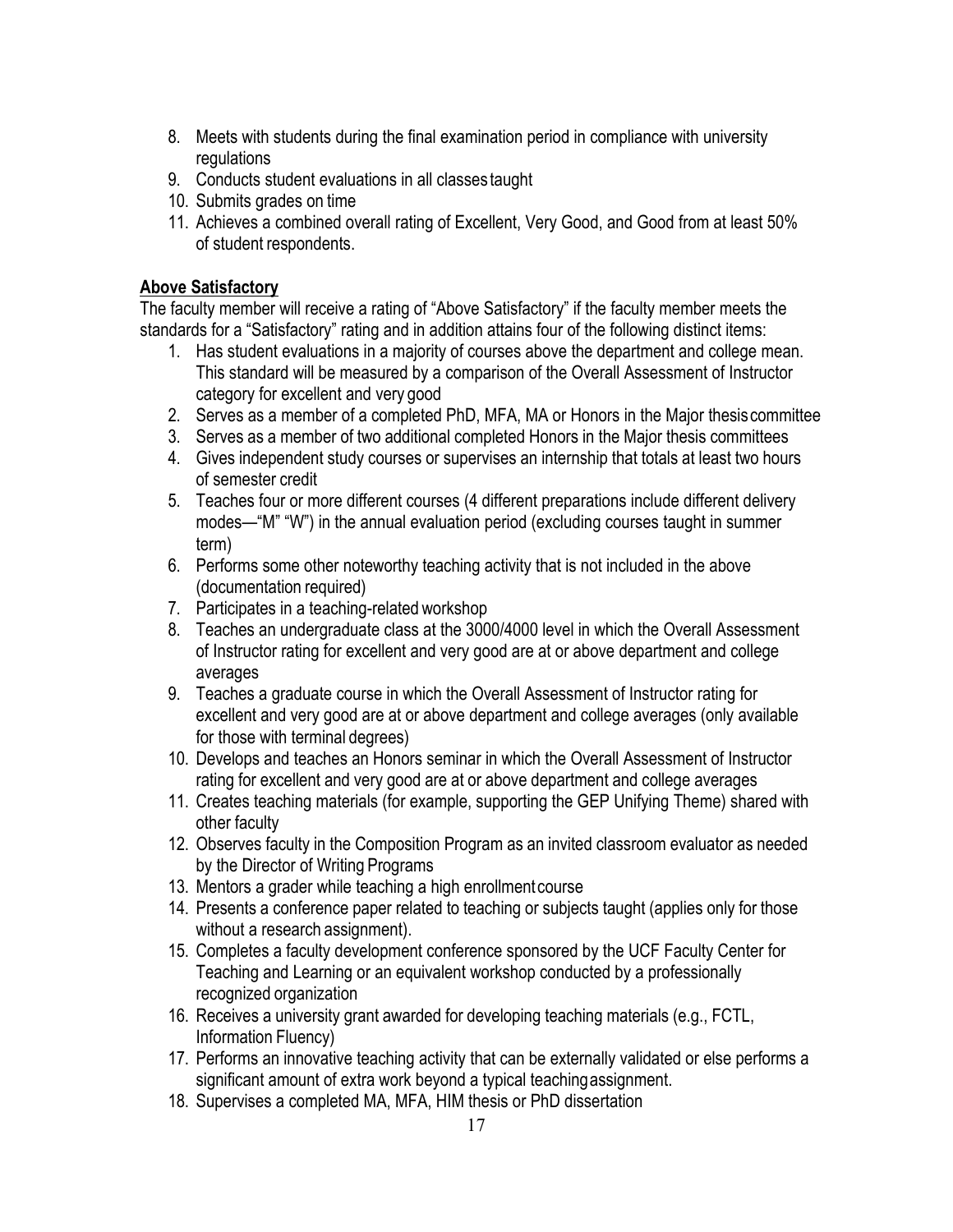#### **Outstanding**

The faculty member will receive a rating of "Outstanding" if the faculty member meets the standards for a "Satisfactory" rating and in addition attains one (1) of the following:

- 1. Fulfills a total of six of the standards in the "Above Satisfactory"category
- 2. Wins a UCF TIP Award
- 3. Wins a CAH or UCF excellence in teaching award
- 4. Wins a teaching award from a regional, national, or international organization in the faculty member's discipline (NOTE: Appropriate documentation must be supplied by the faculty member.)

### **II. SERVICE**

All members of the Department are expected to share in the work of the Department. All members should expect to attend Department meetings, serve on Department committees, and serve in other roles during any term spent in residence at the University (for example, when not excused entirely for a period of time for sabbatical or medical leave). In addition, faculty may engage in service work for the University, for their discipline, and for their profession.

Below are the standards for instructors and visiting instructors to achieve a rating of "Satisfactory," "Above Satisfactory," or "Outstanding" in service for the annual faculty evaluation. These standards indicate service at the department, college, university, community, and profession levels.

#### **Unsatisfactory**

Failure to meet the minimum conditions for satisfactory performance in relation to written instructions for improvement from chair or designee.

#### **Conditional**

Failure to meet the minimum conditions for satisfactory performance; written instructions for improvement will be provided to the instructor by the Chair or designee.

#### **For a Satisfactory Rating**

The faculty member will receive a rating of "Satisfactory" if the faculty member meets two (2) of the following standards. At least one of these should include service on a department committee or some other activity that fulfills service to the department, unless other arrangements are made with the Chair. Also, all faculty members are responsible for providing documentation for all non-UCF service, such as letters of appointment, invitations to review manuscripts, or requests to give talks related to the person's work at UCF. In addition, to receive credit for any of the items that follow, the service must be at least satisfactory in the judgment of the chair or other relevant supervisor. For example, those who do not attend regularly scheduled committee meetings or complete necessary service work in a timely and professional manner will not get credit for such committee work or other service.

1. Serves on a program or departmental committee (Undergraduate Studies Committee, Graduate Studies Committee, Professional Development Committee, Awards Committee, Department Council)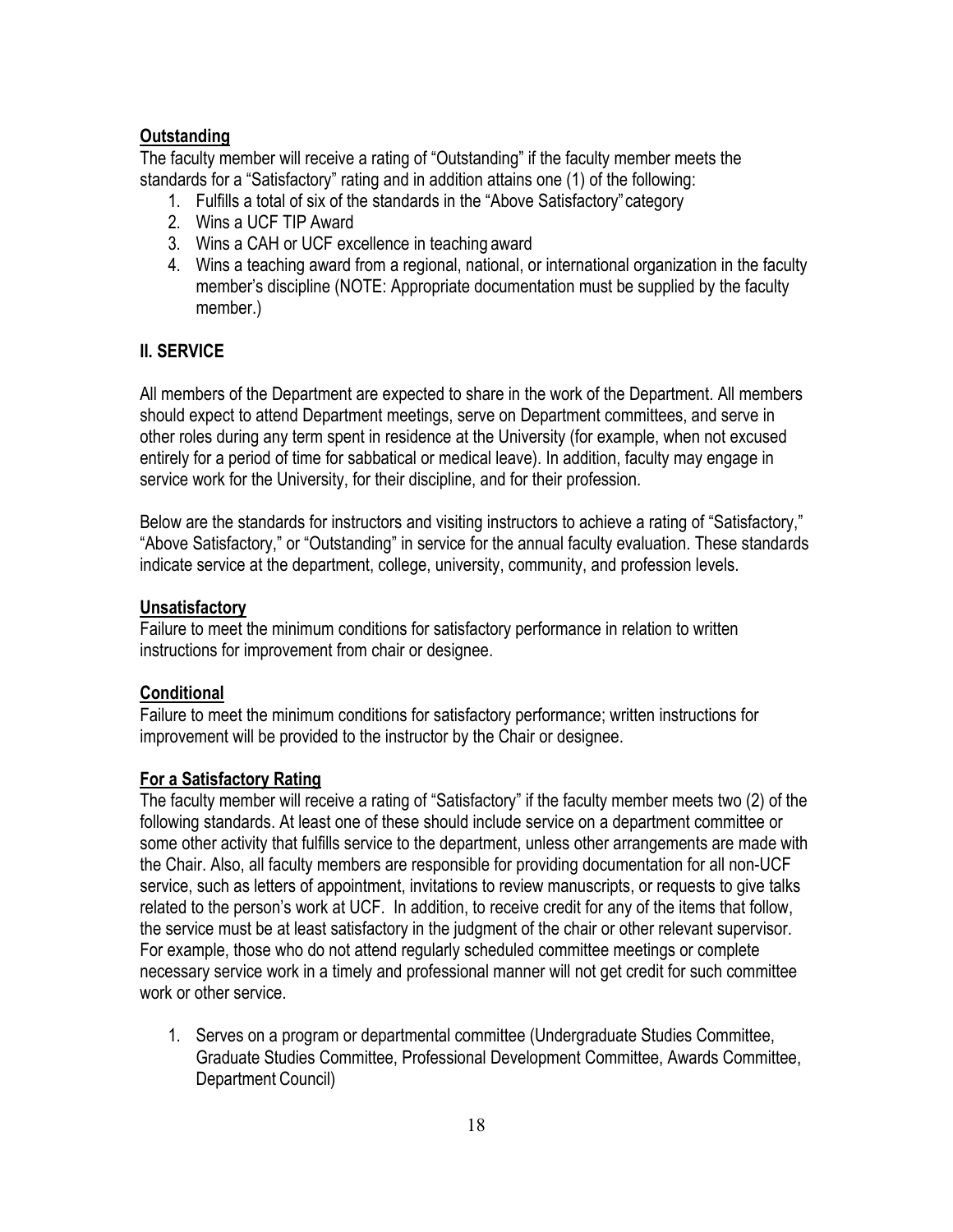- 2. Mentors a new faculty member, a graduate teaching assistant, or a visiting scholar who is teaching: shares ideas, assignments, best practices, and syllabi as needed by the Chair
- 3. Serves on a department search committee or other ad hoc committee
- 4. Advises or provides other substantial service to a studentorganization
- 5. Serves on a CAH committee
- 6. Serves on a university committee
- 7. Serves on faculty senate
- 8. Serves as officer, board member or in some other major role for an organization related to UCF.
- 9. Gives a public lecture or literary reading to a local, regional, or national group or organization
- 10. Gives a talk to a public, private, or charter school
- 11. Participates in contest judging for a public, private, or charterschool
- 12. Consults with a public, private, or charter schoolto improve English education
- 13. Organizes a program for K-12 schools in the community
- 14. Serves as an officer or as a committee member for a local, regional, state, national or international professional organization
- 15. Contributes significantly in some other way to a local, regional, state, national or international professional organization (serves on an awards committee, for example)
- 16. Evaluates a manuscript for a professional journal or a book publisher Serves as a manuscript review coordinator for a professional journal
- 17. Serves as a chairperson, moderator, or participant on a panel at a state, regional, national or international professional meeting
- 18. Provides an interview on a subject pertaining to English studies to a local or national media outlet
- 19. Organizes a public lecture by a distinguished lecturer from outside UCF atUCF
- 20. Organizes a professional conference, seminar, or conducts a workshop for a state, regional, national or international professionalorganization
- 21. Serves on an advisory professional board or an editorial board
- 22. Receives an externally funded grant that benefits the University, College, or Department in support of a service-related issue
- 23. Attends a workshop related to the faculty's area of professionalexpertise
- 24. Serve as faculty liaison to a university entity (e.g., libraryacquisitions)
- 25. Writes a successful application for the purchase of equipment needed for UCF classrooms
- 26. Mentors students outside the Department through a UCF Office, such as TRIO, RAMP, or **McNair**
- 27. Represents the Department at two UCF graduation ceremonies in the evaluation period
- 28. Serves in a role not listed that the Chair designates as fulfilling service to the Department.

# **For an Above Satisfactory Rating**

The faculty member will receive a rating of "Above Satisfactory" if the faculty member meets four (4) of the distinct standards listed above.

# **For an Outstanding Rating**

The faculty member will receive a rating of "Outstanding" if the faculty member meets six (6) of the distinct standards listed above or wins a CAH or UCF service award.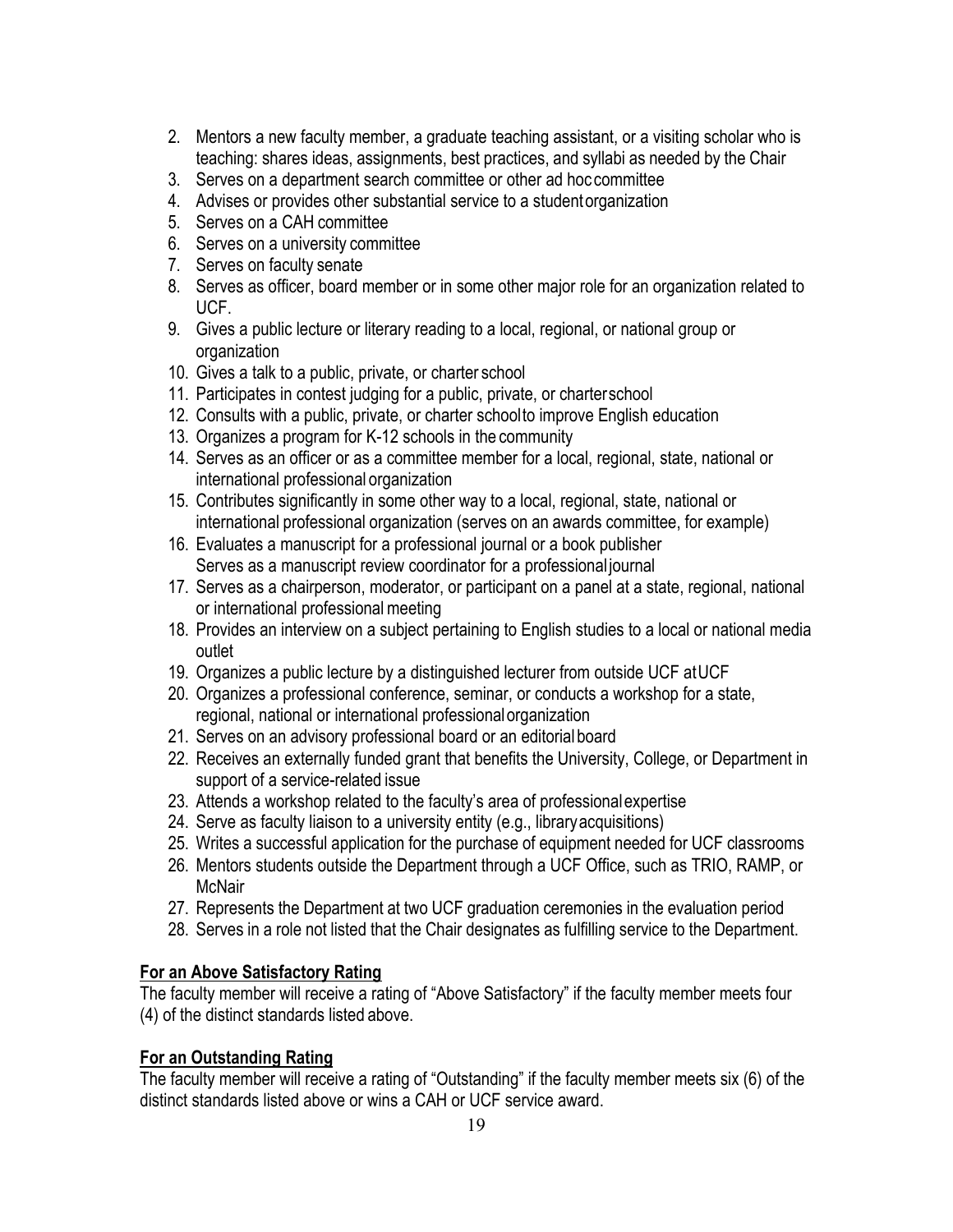### **PART III: APPEAL**

The first recourse for anyone dissatisfied with the result of this process is a detailed discussion of the evaluation with the Chair.

Following this, any faculty member who still feels that a rating is inaccurate or unfair may request a formal review. This request for formal review is entirely voluntary on the part of the faculty member concerned, and the results are advisory to the Chair. This request for a formal departmental review must occur within 30 days of the faculty member's detailed discussion of the evaluation with the Chair, which should occur within one week of receiving the evaluation. Faculty members should be aware that this review is separate from the Grievance process delineated in the Collective Bargaining Agreement and that they may also file a formal grievance at that time (information about grievances is available at [www.collectivebargaining.ucf.edu\)](http://www.collectivebargaining.ucf.edu/). The departmental review will be conducted by a Special Review Panel, composed of three (3) members selected as follows:

- 1. Chair of the Panel (the Annual Evaluations Mediator): a tenured member of the department, elected to a two-year term at the time all committees arechosen.
- 2. A faculty member selected by theChair.
- 3. A faculty member selected by the Appellate.

Procedures for the special Review Panel:

Note: The faculty member requesting the appeal has 10 days following the request for a formal appeal to provide all requested supporting documentation to the Annual Evaluations Mediator. The committee then must meet and decide on the matter within 14 days after the faculty member complies with the request for supporting documentation.

Once the chair and faculty member have chosen their representatives, the Annual Evaluations Mediator will request that the department make three copies of the following materials available to members of the committee. Personnel documents, such as the Chair's Annual Evaluation and the faculty member's dispute, are confidential and should not be discussed or shared outside of this committee.

- 1. The English department's annual evaluationguidelines
- 2. The faculty member's Chair's AnnualEvaluation
- 3. The faculty member's Faculty Annual Report [NOTE: by choosing to engage in this appeal process, the appellate gives permission for his/her chair's annual evaluation to be read by those involved in the process.]
- 4. A brief letter from the faculty member to the Annual Evaluation Mediator explaining the exact nature of the dispute or concern with the Chair's Annual Evaluation. This letter should be no longer than 150 words and should cite specific language or information